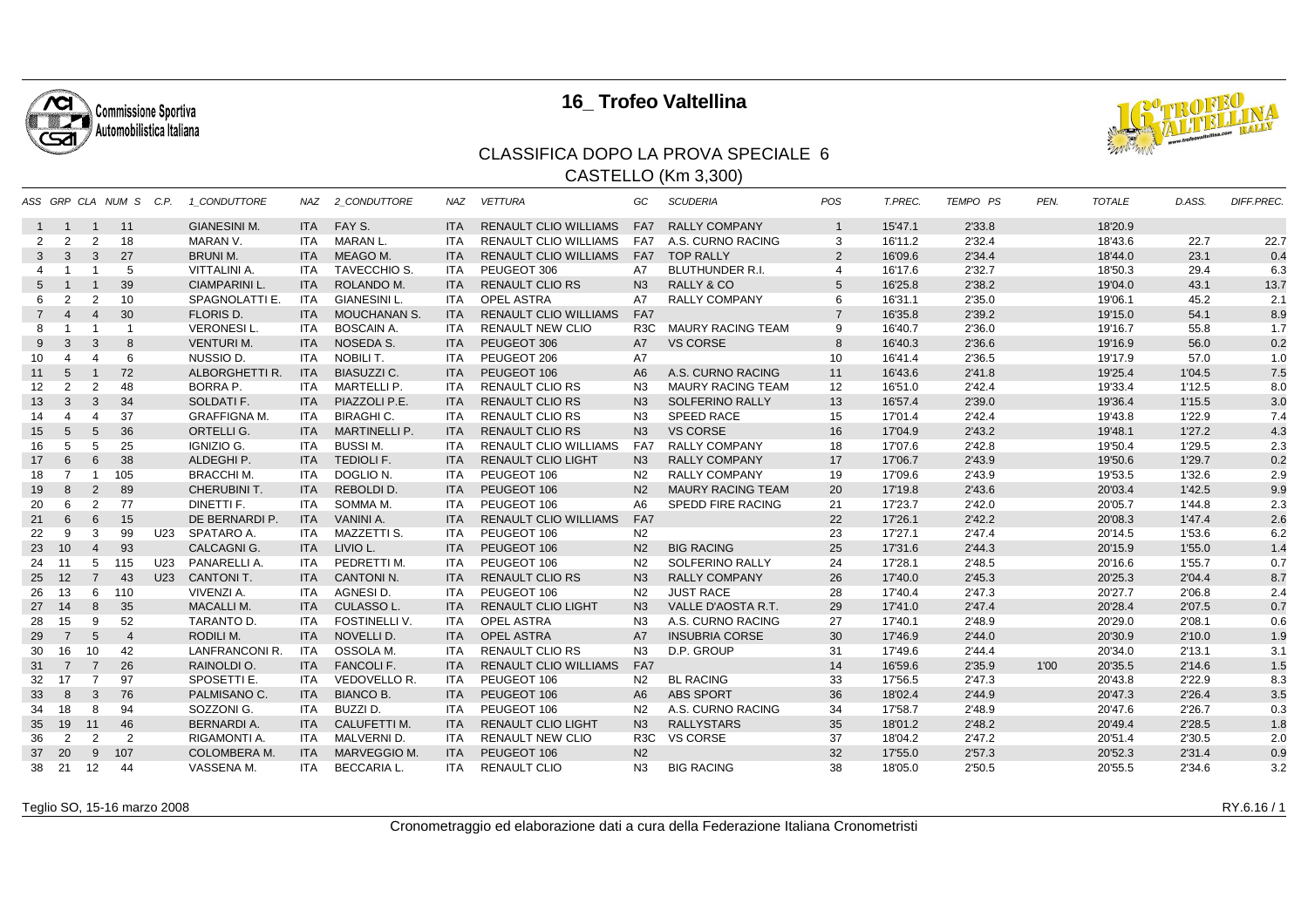|    |                |                 | ASS GRP CLA NUM S C.P. |     | 1 CONDUTTORE         |            | NAZ 2 CONDUTTORE     | <b>NAZ</b> | <b>VETTURA</b>               | GC              | <b>SCUDERIA</b>          | POS | T.PREC. | TEMPO PS | PEN. | <b>TOTALE</b> | D.ASS.  | DIFF.PREC. |
|----|----------------|-----------------|------------------------|-----|----------------------|------------|----------------------|------------|------------------------------|-----------------|--------------------------|-----|---------|----------|------|---------------|---------|------------|
| 39 | - 22           | 10              | 104                    | U23 | <b>BERETTA S.</b>    | <b>ITA</b> | <b>COLOMBINI L.</b>  | <b>ITA</b> | PEUGEOT 106                  | N <sub>2</sub>  |                          | 40  | 18'07.7 | 2'49.8   |      | 20'57.5       | 2'36.6  | 2.0        |
| 40 | 23             | 11              | 109                    |     | DESTEFANO N.         | ITA        | MACI S.              | <b>ITA</b> | PEUGEOT 106                  | N <sub>2</sub>  |                          | 39  | 18'07.3 | 2'52.0   |      | 20'59.3       | 2'38.4  | 1.8        |
| 41 | 9              | $\overline{4}$  | 75                     |     | <b>SALDARINI R.</b>  | <b>ITA</b> | <b>GELA A.</b>       | <b>ITA</b> | PEUGEOT 106                  | A <sub>6</sub>  | <b>BLUTHUNDER R.I.</b>   | 46  | 18'18.7 | 2'50.6   |      | 21'09.3       | 2'48.4  | 10.0       |
| 42 | 24             | 12              | 118                    |     | <b>BENDOTTI G.</b>   | ITA.       | CORIA E.             | <b>ITA</b> | <b>SUZUKI SWIFT SPORT</b>    | N <sub>2</sub>  | <b>SPEED RACE</b>        | 42  | 18'16.0 | 2'53.5   |      | 21'09.5       | 2'48.6  | 0.2        |
|    | 8              | $\overline{1}$  | 81                     | U23 | MAGNANI A.           | <b>ITA</b> | <b>TODESCHINI D.</b> | <b>ITA</b> | <b>OPEL CORSA</b>            | FA <sub>6</sub> | <b>ALBERTO ALBERTI</b>   | 41  | 18'15.5 | 2'54.0   |      | 21'09.5       | 2'48.6  |            |
| 44 | 25             | 13              | 91                     |     | FAREA G.             | ITA.       | <b>LEGENA T.</b>     | <b>ITA</b> | PEUGEOT 106                  | N2              | <b>RALLYSTARS</b>        | 42  | 18'16.0 | 2'54.5   |      | 21'10.5       | 2'49.6  | 1.0        |
| 45 | $\overline{1}$ | $\mathbf{1}$    | 122                    |     | PENNINO R.           | <b>ITA</b> | CHIACCHELLA C.       | <b>ITA</b> | PEUGEOT 106                  | FN <sub>1</sub> | <b>BLUTHUNDER R.I.</b>   | 44  | 18'17.6 | 2'53.7   |      | 21'11.3       | 2'50.4  | 0.8        |
| 46 | 26             | 14              | 117                    |     | TARTAINI O.          | ITA        | OSSOLA F.            | ITA.       | <b>CITROEN SAXO</b>          | N2              | <b>INSUBRIA CORSE</b>    | 45  | 18'18.3 | 2'54.2   |      | 21'12.5       | 2'51.6  | 1.2        |
|    | 47 27          | 15              | 108                    |     | SOMMARIVA G.         | <b>ITA</b> | <b>SCAGLIA E.</b>    | <b>ITA</b> | <b>CITROEN SAXO</b>          | N <sub>2</sub>  | <b>SCUDERIA LEONESSA</b> | 47  | 18'19.9 | 2'54.9   |      | 21'14.8       | 2'53.9  | 2.3        |
| 48 | 28             | 16              | 98 F                   |     | NARITELLI N.         | <b>ITA</b> | LIBANORO A.          | <b>ITA</b> | PEUGEOT 106                  | N <sub>2</sub>  | <b>RALLY COMPANY</b>     | 48  | 18'25.4 | 2'50.7   |      | 21'16.1       | 2'55.2  | 1.3        |
| 49 | 9              | $\mathbf 1$     | 85                     |     | <b>BRAMBILLA R.</b>  | <b>ITA</b> | <b>BRAMBILLA M.</b>  | <b>ITA</b> | PEUGEOT 106                  |                 | FA5 ABS SPORT            | 50  | 18'30.2 | 2'52.8   |      | 21'23.0       | 3'02.1  | 6.9        |
| 50 | 2              | -1              | 55                     |     | MAZZUCCHI E.         | ITA.       | FOPPOLI P.           | <b>ITA</b> | RENAULT CLIO WILLIAMS        | FN <sub>3</sub> | <b>RALLY COMPANY</b>     | 49  | 18'28.7 | 2'57.5   |      | 21'26.2       | 3'05.3  | 3.2        |
| 51 | 29             | 17              | 106                    | U23 | <b>CIAPESSONI M.</b> | <b>ITA</b> | PEDUZZI D.           | <b>ITA</b> | PEUGEOT 106                  | N <sub>2</sub>  |                          | 51  | 18'33.4 | 2'55.9   |      | 21'29.3       | 3'08.4  | 3.1        |
| 52 | 30             | 18              | 95                     |     | PONCETTA K.          | ITA.       | <b>PANIGAT</b>       | <b>ITA</b> | PEUGEOT 106                  | N <sub>2</sub>  | <b>RALLY COMPANY</b>     | 55  | 18'44.5 | 2'49.1   |      | 21'33.6       | 3'12.7  | 4.3        |
| 53 | 3              | 2               | 70                     |     | MAFFESSOLI G.        | <b>ITA</b> | <b>LAFFRANCHIM.</b>  | <b>ITA</b> | PEUGEOT 309                  | FN <sub>3</sub> |                          | 52  | 18'35.3 | 2'59.6   |      | 21'34.9       | 3'14.0  | 1.3        |
| 54 | $\overline{4}$ | 3               | 58                     |     | AMICI R.             | ITA        | AMICI C.             | <b>ITA</b> | <b>RENAULT 5 GT TURBO</b>    | FN <sub>3</sub> | MIRABELLA MILLE MIGLI    | 57  | 18'51.6 | 2'47.9   |      | 21'39.5       | 3'18.6  | 4.6        |
| 55 | 10             | 6               | $\overline{7}$         |     | PAPA L.A.            | <b>ITA</b> | MIRAGLIOTTA A.       | <b>ITA</b> | <b>OPEL ASTRA</b>            | A7              | X 1/9 TEAM ITALIA        | 58  | 18'52.3 | 2'48.9   |      | 21'41.2       | 3'20.3  | 1.7        |
| 56 | 5              | $\overline{4}$  | 54                     | U23 | FONTANA I.           | <b>ITA</b> | PARRAVICINI L.       | <b>ITA</b> | RENAULT CLIO WILLIAMS        | FN <sub>3</sub> | <b>BLUTHUNDER R.I.</b>   | 54  | 18'41.6 | 3'02.1   |      | 21'43.7       | 3'22.8  | 2.5        |
| 57 | 10             | 2               | 86                     |     | <b>BRANCHIF.</b>     | <b>ITA</b> | CALUFETTI T.         | <b>ITA</b> | PEUGEOT 106                  | FA <sub>5</sub> | <b>RALLYSTARS</b>        | 61  | 18'59.1 | 2'56.5   |      | 21'55.6       | 3'34.7  | 11.9       |
| 58 | 6              | 2               | 121                    |     | MENDENI G.           | ITA.       | REGHENZANI A.        | <b>ITA</b> | PEUGEOT 205                  | FN <sub>1</sub> | <b>SPEED RACE</b>        | 59  | 18'56.6 | 2'59.7   |      | 21'56.3       | 3'35.4  | 0.7        |
| 59 | $\mathbf{3}$   | 3               | 3                      |     | MORETTI M.           | ITA.       | <b>BOTTINELLI G.</b> | <b>ITA</b> | <b>RENAULT NEW CLIO</b>      |                 | R3C CASTELLO SPEED       | 65  | 19'12.6 | 2'45.6   |      | 21'58.2       | 3'37.3  | 1.9        |
| 60 | $\overline{7}$ | 3               | 125                    |     | <b>SGAMBATO L.</b>   | ITA        | MANSUETI I.          | <b>ITA</b> | PEUGEOT 106                  | FN <sub>1</sub> | <b>BLUTHUNDER R.I.</b>   | 62  | 19'00.1 | 2'58.7   |      | 21'58.8       | 3'37.9  | 0.6        |
| 61 | 31             | 13              | 41                     |     | ROMAN M.             | <b>ITA</b> | <b>ROGNONIG.</b>     | <b>ITA</b> | <b>RENAULT CLIO RS</b>       | N3              |                          | 60  | 18'58.0 | 3'01.8   |      | 21'59.8       | 3'38.9  | 1.0        |
| 62 | 8              | $\overline{4}$  | 124                    | U23 | STEFANONI M.         | ITA.       | DE VIVO C.           | <b>ITA</b> | PEUGEOT 106                  |                 | FN1 VS CORSE             | 63  | 19'04.9 | 3'00.0   |      | 22'04.9       | 3'44.0  | 5.1        |
|    | 63 11          | 2               | 80                     |     | MAGGIONI G.          | <b>ITA</b> | <b>CORRADINI F.</b>  | <b>ITA</b> | <b>OPEL CORSA GSI</b>        | FA <sub>6</sub> | <b>ALBERTO ALBERTI</b>   | 68  | 19'14.0 | 2'51.8   |      | 22'05.8       | 3'44.9  | 0.9        |
| 64 | 32             | 19              | 100                    |     | <b>BIONDI D.</b>     | ITA        | <b>ADAMOLIF.</b>     | <b>ITA</b> | PEUGEOT 106                  | N <sub>2</sub>  | <b>VS CORSE</b>          | 64  | 19'08.3 | 2'59.5   |      | 22'07.8       | 3'46.9  | 2.0        |
| 65 | 11             | $5\phantom{.0}$ | 78                     |     | MAZZERI S.           | <b>ITA</b> | DI TOMMASO P.        | <b>ITA</b> | PEUGEOT 106                  | A <sub>6</sub>  | <b>BIG RACING</b>        | 69  | 19'14.4 | 2'56.7   |      | 22'11.1       | 3'50.2  | 3.3        |
| 66 | 33             | $\overline{1}$  | 120                    |     | MANDELLI E.          | ITA        | <b>MANGOLINI R.</b>  | <b>ITA</b> | ROVER MG ZR 105              | N <sub>1</sub>  | A.S. CURNO RACING        | 67  | 19'13.0 | 3'02.6   |      | 22'15.6       | 3'54.7  | 4.5        |
| 67 | 34             | 20              | 112                    |     | MOSCATO G.           | <b>ITA</b> | TABACCO G.           | <b>ITA</b> | <b>CITROEN SAXO</b>          | N <sub>2</sub>  |                          | 65  | 19'12.6 | 3'04.6   |      | 22'17.2       | 3'56.3  | 1.6        |
| 68 | 35             | 21              | 96                     |     | <b>RUSCONI M.</b>    | ITA.       | <b>MARCHIONI G.</b>  | <b>ITA</b> | PEUGEOT 106                  | N <sub>2</sub>  | <b>RALLY COMPANY</b>     | 73  | 19'35.7 | 2'58.1   |      | 22'33.8       | 4'12.9  | 16.6       |
| 69 | 9              | $5\phantom{.0}$ | 56                     |     | CATTANEO L.          | <b>ITA</b> | CATALANO P.          | <b>ITA</b> | <b>RENAULT CLIO WILLIAMS</b> | FN <sub>3</sub> | <b>BIG RACING</b>        | 71  | 19'29.6 | 3'04.9   |      | 22'34.5       | 4'13.6  | 0.7        |
| 70 | 10             | 6               | 53                     |     | NEMBER A.            | ITA.       | SAVIO I.             | <b>ITA</b> | <b>RENAULT CLIO WILLIAMS</b> | FN3             | <b>MAURY RACING TEAM</b> | 72  | 19'32.4 | 3'06.0   |      | 22'38.4       | 4'17.5  | 3.9        |
| 71 | 36             | 22              | 102                    |     | <b>VIMERCATI C.</b>  | <b>ITA</b> | <b>VIMERCATI A.</b>  | <b>ITA</b> | PEUGEOT 106                  | N <sub>2</sub>  | <b>BIG RACING</b>        | 75  | 19'39.0 | 2'59.6   |      | 22'38.6       | 4'17.7  | 0.2        |
| 72 | 12             | 6               | 82                     |     | CAPPI M.             | <b>ITA</b> | <b>GALIMBERTI C.</b> | <b>ITA</b> | OPEL CORSA                   | A6              | <b>BLUTHUNDER R.I.</b>   | 76  | 19'49.2 | 2'53.1   |      | 22'42.3       | 4'21.4  | 3.7        |
| 73 | 11             | $5\overline{)}$ | 123                    |     | <b>BIANCHI G.</b>    | <b>ITA</b> | MORA E.              | <b>ITA</b> | PEUGEOT 106                  | FN <sub>1</sub> | <b>RALLYSTARS</b>        | 74  | 19'37.6 | 3'01.3   | 0'10 | 22'48.9       | 4'28.0  | 6.6        |
| 74 | 13             | $\overline{7}$  | 79                     |     | <b>BARATELLA A.</b>  | <b>ITA</b> | <b>BRAGA B.</b>      | <b>ITA</b> | PEUGEOT 106                  | A6              | <b>ALBERTO ALBERTI</b>   | 77  | 19'50.8 | 3'02.4   |      | 22'53.2       | 4'32.3  | 4.3        |
|    | 75 12          | 3               | 87                     |     | PINA L.              | <b>ITA</b> | <b>MOROTTI B.</b>    | <b>ITA</b> | PEUGEOT 106                  | FA <sub>5</sub> | <b>BLUTHUNDER R.I.</b>   | 78  | 20'00.9 | 3'01.6   |      | 23'02.5       | 4'41.6  | 9.3        |
| 76 | 12             | $\overline{1}$  | 119                    |     | CILIO N.             | <b>ITA</b> | CILIO A.             | <b>ITA</b> | OPEL CORSA                   | FN <sub>2</sub> |                          | 80  | 20'19.1 | 3'04.7   |      | 23'23.8       | 5'02.9  | 21.3       |
| 77 | 13             | 6               | 126                    |     | <b>BOLOGNINI R.</b>  | <b>ITA</b> | <b>BOLOGNINI S.</b>  | <b>ITA</b> | PEUGEOT 106                  | FN <sub>1</sub> | <b>BIG RACING</b>        | 81  | 20'25.9 | 3'16.8   |      | 23'42.7       | 5'21.8  | 18.9       |
| 78 | 14             | $\overline{1}$  | 84 F                   |     | MORINI E.M.          | <b>ITA</b> | <b>BONACINA M.L.</b> | <b>ITA</b> | MG ROVER ZR 105              | A5              | BLUTHUNDER R.I.          | 82  | 21'17.2 | 3'21.8   |      | 24'39.0       | 6'18.1  | 56.3       |
| 79 | 37             | 14              | 51                     |     | SPIRITO M.           | <b>ITA</b> | <b>GOTTI S.</b>      | <b>ITA</b> | <b>RENAULT CLIO RS</b>       | N <sub>3</sub>  | A.S. CURNO RACING        | 79  | 20'16.5 | 4'52.8   |      | 25'09.3       | 6'48.4  | 30.3       |
| 80 | 38             | 23              | 116                    |     | RAVEGLIA F.          | ITA.       | RAVEGLIA I.          | <b>ITA</b> | PEUGEOT 106                  | N <sub>2</sub>  | <b>DEL LARIO</b>         | 83  | 22'50.5 | 2'58.7   |      | 25'49.2       | 7'28.3  | 39.9       |
| 81 | 13             | 8               | 31                     |     | CONTE L.             | <b>ITA</b> | PEDRAZZANI G.        | <b>ITA</b> | <b>RENAULT CLIO WILLIAMS</b> | FA7             | DONNELLO RACING TEAM     | 84  | 24'07.1 | 2'56.3   |      | 27'03.4       | 8'42.5  | 1'14.2     |
| 82 | 39             | 24              | 114                    |     | VECCHIO D.           | ITA.       | <b>GAANTUCCIA.</b>   | <b>ITA</b> | <b>CITROEN SAXO</b>          | N <sub>2</sub>  | <b>VALCUVIA CORSE</b>    | 56  | 18'48.9 | 9'55.2   |      | 28'44.1       | 10'23.2 | 1'40.7     |
|    |                |                 |                        |     |                      |            |                      |            |                              |                 |                          |     |         |          |      |               |         |            |

## **ABBANDONI**

Teglio SO, 15-16 marzo 2008